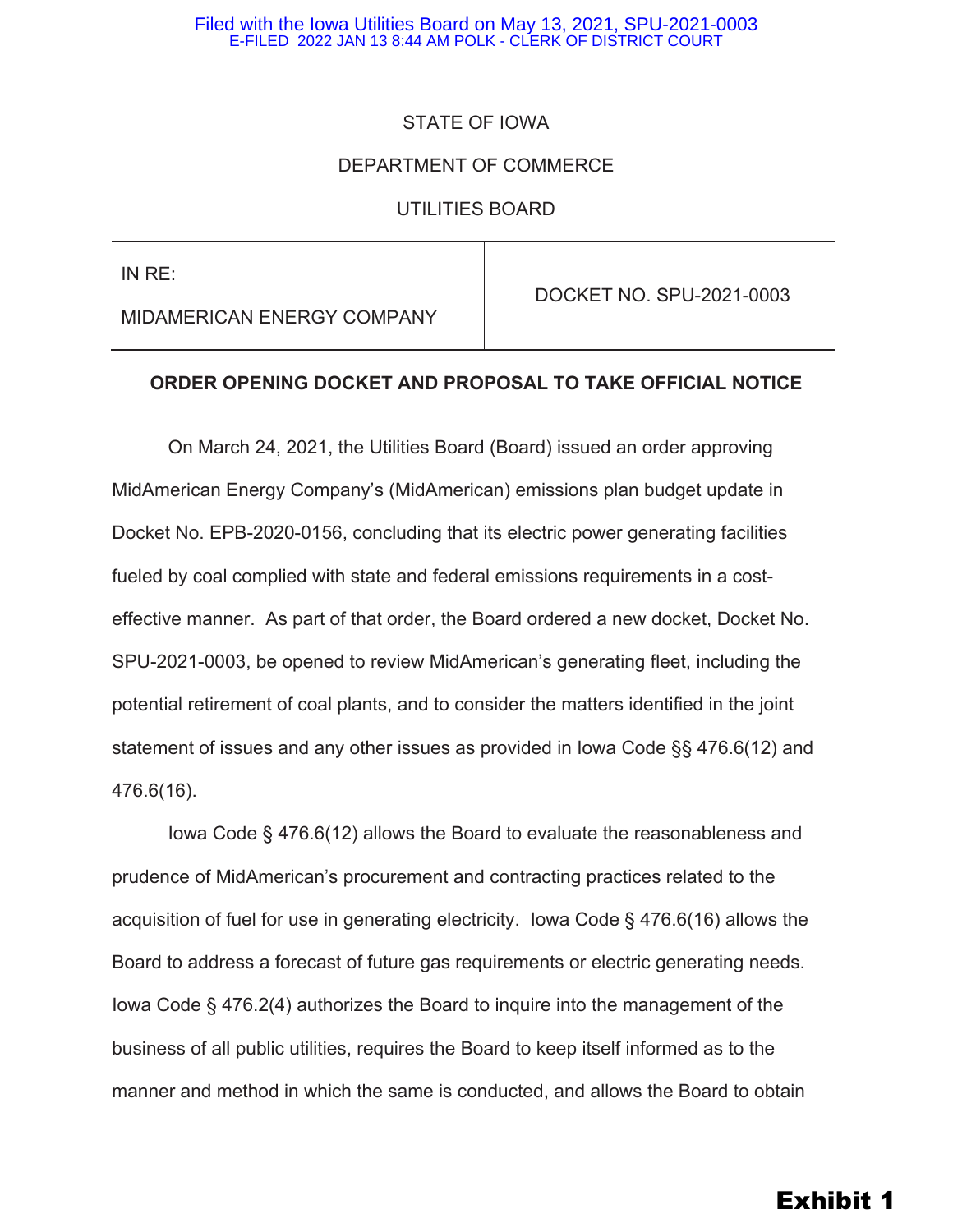### DOCKET NO. SPU-2021-0003 PAGE 2 Filed with the Iowa Utilities Board on May 13, 2021, SPU-2021-0003 E-FILED 2022 JAN 13 8:44 AM POLK - CLERK OF DISTRICT COURT

from any public utility all necessary information to enable the Board to perform its duties. The February 2021 polar vortex has raised numerous concerns about reliability and baseload generation, especially considering the rapid changes occurring to the national generation fleet. The concerns appear to be directly related to portions of the proposed settlement between MidAmerican and the Office of Consumer Advocate (OCA), a division of the Department of Justice, and the intervenors' identified issues in Docket No. EPB-2020-0156. This docket will explore MidAmerican's long-term resource needs, including consideration of least-cost options for generation, environmental requirements, reliability, and economic development potential.

To begin the review of MidAmerican's long-term resource needs, the Board will require some initial information. Pursuant to Iowa Code § 17A.14(4), the Board proposes to take official notice of the filings in Docket No. EPB-2020-0156. In addition, the Board will request that MidAmerican provide information about its plans to address anticipated resource needs. The Board will request that MidAmerican file any current documents that provide details about its long-term resource requirements. MidAmerican also will be requested to file within 60 days of this order: (1) an overview of its current generating fleet, including wind and solar, and how it meets the needs of MidAmerican's customers; (2) a least-cost analysis addressing options considered by MidAmerican to meet its long-term resource needs, the potential effects on reliability, and the economic development potential; and (3) an analysis of the issues identified in Docket No. EPB-2020-0156 that have been deferred to this docket. The analysis provided by MidAmerican should include consideration of fuel switching, generating unit retirement, modified dispatch, addition of new generation sources, wholesale market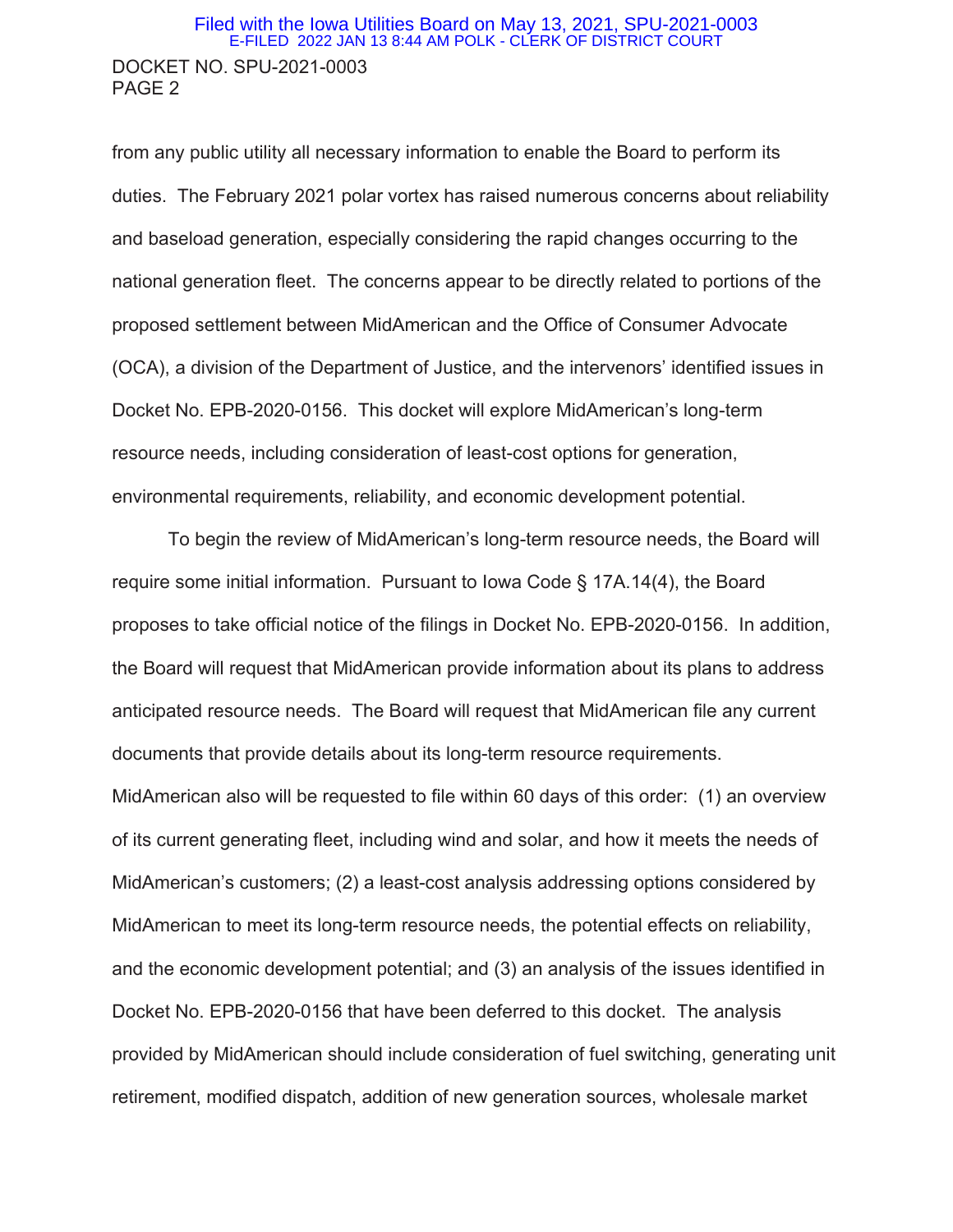### DOCKET NO. SPU-2021-0003 PAGE 3 Filed with the Iowa Utilities Board on May 13, 2021, SPU-2021-0003 E-FILED 2022 JAN 13 8:44 AM POLK - CLERK OF DISTRICT COURT

transactions, and the costs of alternative compliance options, as well as any economic

development potential for those options.

Within 90 days of the date of this order, any interested person may file

comments, provide additional information, or address the information filed by

MidAmerican.

### **IT IS THEREFORE ORDERED:**

1. Docket No. SPU-2021-0003 is opened to review MidAmerican Energy

Company's long-term resource plans.

2. MidAmerican Energy Company shall file within 60 days of the date of this

order the following information:

- a. Any current documents that provide details about its long-term resource requirements;
- b. An overview of its current generating fleet and how it meets the needs of MidAmerican's customers;
- c. A least-cost analysis addressing options considered to meet its long-term resource needs, including the potential effects on reliability and economic development potential; and
- d. An analysis of the issues identified in Docket No. EPB-2020-0156 that have been deferred to this docket. The analysis should include consideration of fuel switching, generating unit retirement, modified dispatch, addition of new generation sources, wholesale market transactions, and the costs of alternative compliance options, as well as any economic development potential for those options.
- 3. Comments, additional information, or responses to the information filed by

MidAmerican Energy Company shall be filed within 90 days of the date of this order.